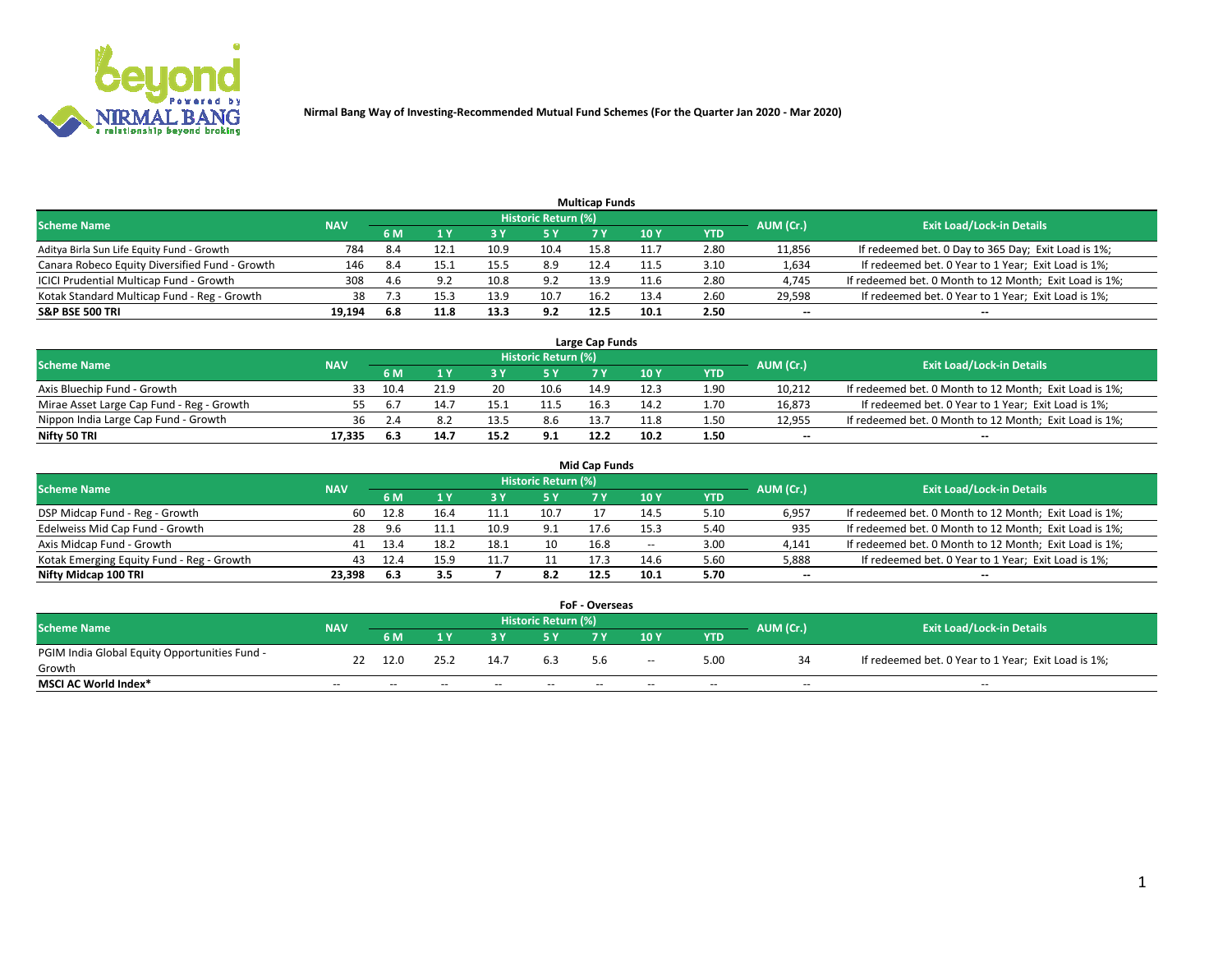

| Large & Midcap                                   |            |      |       |      |                     |      |      |      |           |                                                     |  |  |  |  |
|--------------------------------------------------|------------|------|-------|------|---------------------|------|------|------|-----------|-----------------------------------------------------|--|--|--|--|
| <b>Scheme Name</b>                               | <b>NAV</b> |      |       |      | Historic Return (%) |      |      |      | AUM (Cr.) | <b>Exit Load/Lock-in Details</b>                    |  |  |  |  |
|                                                  |            | 6 M  |       |      | 5 Y                 |      | 10Y  | YTD  |           |                                                     |  |  |  |  |
| Canara Robeco Emerging Equities - Growth         | 101        | -8.9 | 12.9  |      | 11.9                | 20.3 |      | 3.90 | 5,339     | If redeemed bet. 0 Year to 1 Year; Exit Load is 1%; |  |  |  |  |
| Invesco India Growth Opportunities Fund - Growth |            |      | 15. . | 15   | 10.6                |      |      | 2.80 | 2,239     | If redeemed bet. 0 Year to 1 Year; Exit Load is 1%; |  |  |  |  |
| Principal Emerging Bluechip Fund - Growth        | 112        | 10.2 |       |      |                     | 18.4 | 14.4 | 3.70 | 2,117     | If redeemed bet. 0 Year to 1 Year; Exit Load is 1%; |  |  |  |  |
| NIFTY Large Midcap 250 TRI                       | 7.676      |      | 10.3  | 12.9 | 10                  |      |      | 3.50 | $\sim$    | $-$                                                 |  |  |  |  |

| <b>Focused Funds</b>             |            |            |      |      |                     |      |       |      |           |                                                        |  |  |  |
|----------------------------------|------------|------------|------|------|---------------------|------|-------|------|-----------|--------------------------------------------------------|--|--|--|
| <b>Scheme Name</b>               | <b>NAV</b> |            |      |      | Historic Return (%) |      |       |      |           | <b>Exit Load/Lock-in Details</b>                       |  |  |  |
|                                  |            | <b>6 M</b> |      |      |                     |      | 10 Y  | YTD  | AUM (Cr.) |                                                        |  |  |  |
| Axis Focused 25 Fund - Growth    |            |            | 22.3 | 10   | 12.8                | 14.8 | $- -$ | 2.60 | 9.110     | If redeemed bet. 0 Month to 12 Month; Exit Load is 1%; |  |  |  |
| SBI Focused Equity Fund - Growth | 158        | 9 R        | 21.3 |      |                     | 14.6 | 16.4  | 3.20 | 6.924     | If redeemed bet. 0 Year to 1 Year; Exit Load is 1%;    |  |  |  |
| <b>S&amp;P BSE 500 TRI</b>       | 19.194     | 6.8        | 11.8 | 13.3 | 9.2                 | 12.5 | 10.1  | 2.50 | $\sim$    | $- -$                                                  |  |  |  |

| <b>Small Cap Funds</b>                         |            |        |        |                     |      |       |       |      |           |                                                     |  |  |  |  |
|------------------------------------------------|------------|--------|--------|---------------------|------|-------|-------|------|-----------|-----------------------------------------------------|--|--|--|--|
| <b>Scheme Name</b>                             | <b>NAV</b> |        |        | Historic Return (%) |      |       |       |      | AUM (Cr.) | <b>Exit Load/Lock-in Details</b>                    |  |  |  |  |
|                                                |            | 6 M    |        | 3Y                  | 5 Y  | 7 Y   | 10Y   | YTD  |           |                                                     |  |  |  |  |
| Franklin India Smaller Companies Fund - Growth | 53         | 1.8    |        | 4.3                 | 6.9  | 17.2  | 14.5  | 5.50 | 6,929     | If redeemed bet. 0 Year to 1 Year; Exit Load is 1%; |  |  |  |  |
| HDFC Small Cap Fund - Growth                   | 41         | $-0.1$ | -4.⊥   |                     | 9.3  | 14.3  | 11.5  | 6.20 | 9,233     | If redeemed bet. 0 Year to 1 Year; Exit Load is 1%; |  |  |  |  |
| L&T Emerging Businesses Fund - Reg - Growth    | 24         | 5.0    | $-0.6$ | 9.7                 | 11.1 | $- -$ | $- -$ | 6.40 | 5,941     | If redeemed bet. 0 Year to 1 Year; Exit Load is 1%; |  |  |  |  |
| SBI Small Cap Fund - Growth                    | 56         | 11.4   | 13.1   | 15.1                | 14   | 23.3  | 17.7  | 5.30 | 3,156     | If redeemed bet. 0 Year to 1 Year; Exit Load is 1%; |  |  |  |  |
| Nifty Smallcap 100 TRI                         | 7.723      |        | $-1.3$ | 0.9                 | 4.2  | 8.7   | 6.5   | 7.80 | $\sim$    | $- -$                                               |  |  |  |  |

## **ELSS Schemes (Tax Saving u/s 80-C)**

| <b>Scheme Name</b>                           | <b>NAV</b> |      |      | <b>Historic Return (%)</b> |           |      |      |      | AUM (Cr.) | <b>Exit Load/Lock-in Details</b> |
|----------------------------------------------|------------|------|------|----------------------------|-----------|------|------|------|-----------|----------------------------------|
|                                              |            | 6 M  | 1 Y  | 3 Y                        | <b>5Y</b> | 7 Y  | 10Y  | YTD  |           |                                  |
| Aditya Birla Sun Life Tax Relief 96 - Growth | 33         | 9.6  |      | 12.5                       | 9.5       | 15.6 | 11.6 | 2.40 | 10,029    | Nil                              |
| Axis Long Term Equity Fund - Growth          | 50         | 10.7 | 21.6 | 17.7                       | 10.9      | 19.1 | 17.5 | 2.20 | 21,473    | Nil                              |
| Canara Robeco Equity Tax Saver Fund - Growth | 70         | 6.9  |      | 14.2                       | 8.4       | 12.8 |      | 2.40 | 1,005     | Nil                              |
| Invesco India Tax Plan - Growth              | 55         | 9.7  |      | 13.4                       | 10        | 15.5 | 13.4 | 2.70 | 988       | Nil                              |
| Mirae Asset Tax Saver Fund - Reg - Growth    | 20         | -97  | 17.8 | 17.6                       | $- -$     | --   | --   | 3.00 | 3,066     | Nil                              |
| S&P BSE 200 TRI                              | 6,205      | 6.8  | 12.7 | 14                         | 9.4       | 12.6 | 10.3 | 2.10 | $-$       | $- -$                            |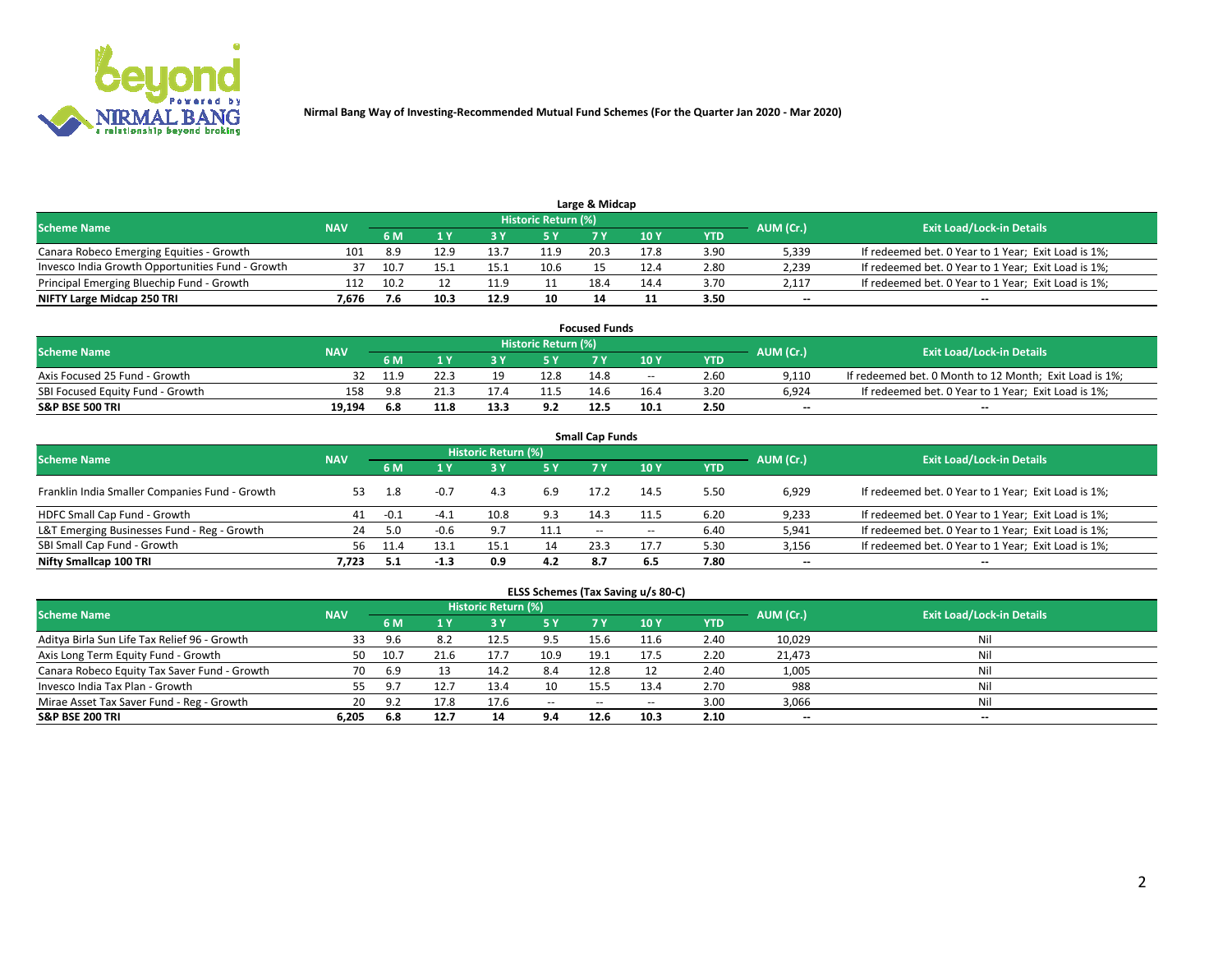

| <b>Contra/Value Fund</b>                                                                                        |        |      |      |      |      |      |      |      |        |                                                     |  |  |  |  |
|-----------------------------------------------------------------------------------------------------------------|--------|------|------|------|------|------|------|------|--------|-----------------------------------------------------|--|--|--|--|
| <b>Historic Return (%)</b><br><b>Exit Load/Lock-in Details</b><br>AUM (Cr.)<br><b>Scheme Name</b><br><b>NAV</b> |        |      |      |      |      |      |      |      |        |                                                     |  |  |  |  |
|                                                                                                                 |        | 6 M  |      |      | 5 Y  | 7 V  | 10Y  | YTD  |        |                                                     |  |  |  |  |
| Kotak India EQ Contra Fund - Reg - Growth                                                                       |        | -8.3 | 14.3 | 15.2 | 9.7  | 13.2 | 10.8 | 3.10 | 882    | If redeemed bet. 0 Year to 1 Year; Exit Load is 1%; |  |  |  |  |
| Invesco India Contra Fund - Growth                                                                              | 51     |      | 10.4 | 14   | 10.8 | 16.2 | 12.6 | 3.60 | 4,596  | If redeemed bet. 0 Year to 1 Year; Exit Load is 1%; |  |  |  |  |
| UTI Value Opportunities Fund - Growth                                                                           | 66     | 9.4  | 13.4 | 11.5 | -6.1 | 10.9 | 10.5 | 3.00 | 4,560  | If redeemed bet. 0 Year to 1 Year; Exit Load is 1%; |  |  |  |  |
| Nippon India Value Fund - Growth                                                                                |        | 4.0  |      |      |      | 12.4 | 10.2 | 2.40 | 3,133  | If redeemed bet. 0 Year to 1 Year; Exit Load is 1%; |  |  |  |  |
| <b>S&amp;P BSE 500 TRI</b>                                                                                      | 19.194 | 6.8  | 11.8 | 13.3 | 9.2  | 12.5 | 10.1 | 2.50 | $\sim$ | $- -$                                               |  |  |  |  |

| Sector/Thematic                                                           |            |      |      |                     |           |       |               |            |                          |                                                        |  |  |  |  |
|---------------------------------------------------------------------------|------------|------|------|---------------------|-----------|-------|---------------|------------|--------------------------|--------------------------------------------------------|--|--|--|--|
| <b>Scheme Name</b>                                                        | <b>NAV</b> |      |      | Historic Return (%) |           |       |               |            | AUM (Cr.)                | <b>Exit Load/Lock-in Details</b>                       |  |  |  |  |
|                                                                           |            | 6 M  | 1 Y  | 73 Y                | <b>5Y</b> | 7 Y   | 10Y           | <b>YTD</b> |                          |                                                        |  |  |  |  |
| Canara Robeco Consumer Trends Fund - Reg -<br>Growth                      | 44         | 12.3 | 15.9 | 16.8                | 11.4      | 15.1  | 14.7          | 2.60       | 374                      | If redeemed bet. 0 Year to 1 Year; Exit Load is 1%;    |  |  |  |  |
| Mirae Asset Great Consumer Fund - Growth                                  | 39         | 14.9 | 14.3 | 19                  | 12.4      | 16.2  | $\sim$ $\sim$ | 4.40       | 961                      | If redeemed bet. 0 Year to 1 Year; Exit Load is 1%;    |  |  |  |  |
| ICICI Prudential Technology Fund - Growth                                 | 61         | 1.3  | 2.6  | 15.8                | 7.6       | 16.1  | 15.1          | 4.60       | 409                      | If redeemed bet. 0 Day to 15 Day; Exit Load is 1%;     |  |  |  |  |
| Nippon India Pharma Fund - Growth                                         | 157        | 9.2  | 3.3  | 5.6                 | 4.3       | 12.5  | 13.5          | 3.00       | 2,417                    | If redeemed bet. 0 Year to 1 Year; Exit Load is 1%;    |  |  |  |  |
| BNP Paribas India Consumption Fund - Reg - Growth                         | 13         | 14.5 | 22.9 | $- -$               | $- -$     | $- -$ | $- -$         | 3.60       | 467                      | If redeemed bet. 0 Month to 12 Month; Exit Load is 1%; |  |  |  |  |
| ICICI Prudential Banking and Financial Services Fund -<br>Retail - Growth | 71         | 4.3  | 14.7 | 16.6                | 13.1      | 17.3  | 16.9          | 1.50       | 3,592                    | If redeemed bet. 0 Day to 15 Day; Exit Load is 1%;     |  |  |  |  |
| <b>S&amp;P BSE 500 TRI</b>                                                | 19.194     | 6.8  | 11.8 | 13.3                | 9.2       | 12.5  | 10.1          | 2.50       | $\overline{\phantom{a}}$ | $- -$                                                  |  |  |  |  |

| <b>Dynamic Asset Allocation Funds</b>                      |            |     |      |                     |        |      |                 |            |                          |                                                          |  |  |  |
|------------------------------------------------------------|------------|-----|------|---------------------|--------|------|-----------------|------------|--------------------------|----------------------------------------------------------|--|--|--|
| <b>Scheme Name</b>                                         | <b>NAV</b> |     |      | Historic Return (%) |        |      |                 |            | AUM (Cr.)                | <b>Exit Load/Lock-in Details</b>                         |  |  |  |
|                                                            |            | 6 M |      | 3 Y                 | 5 Y    | 7 Y  | 10 <sub>Y</sub> | <b>YTD</b> |                          |                                                          |  |  |  |
| ICICI Prudential Balanced Advantage Fund - Reg -<br>Growth | 39         | 6.9 | 12.2 | 10.3                | 9.1    | 11.9 | 11.9            | 1.20       | 28,528                   | If redeemed bet. 0 Year to 1 Year; Exit Load is 1%;      |  |  |  |
| Invesco India Dynamic Equity Fund - Growth                 | 30         | 3.6 | 10   | 9.5                 | Ö      | 11.6 | 10              | 0.80       | 893                      | If redeemed bet. 0 Month to 3 Month; Exit Load is 0.25%; |  |  |  |
| Nippon India Balanced Advantage Fund - Growth              | 96         | 3.6 | 9.2  | 10.6                | 7.7    | 11.1 | 10.3            | 1.40       | 2,694                    | If redeemed bet. 0 Month to 12 Month; Exit Load is 1%;   |  |  |  |
| HDFC Balanced Advantage Fund - Growth                      | 204        | 0.0 | 7.4  | 11.8                | 8.6    | 11.1 | 10.5            | 0.90       | 44,498                   | If redeemed bet. 0 Year to 1 Year; Exit Load is 1%;      |  |  |  |
| SBI Dynamic Asset Allocation Fund - Reg - Growth           | 14         | 4.9 | 6.7  | 10.3                | $\sim$ | --   | --              | 1.30       | 677                      | If redeemed bet. 0 Month to 12 Month; Exit Load is 1%;   |  |  |  |
| NIFTY 50 Hybrid Composite Debt 65:35 Index                 | 10,678     | 5.1 | 13.6 | 12.4                | 8.9    | 11   | 9.8             | 1.10       | $\overline{\phantom{a}}$ | $- -$                                                    |  |  |  |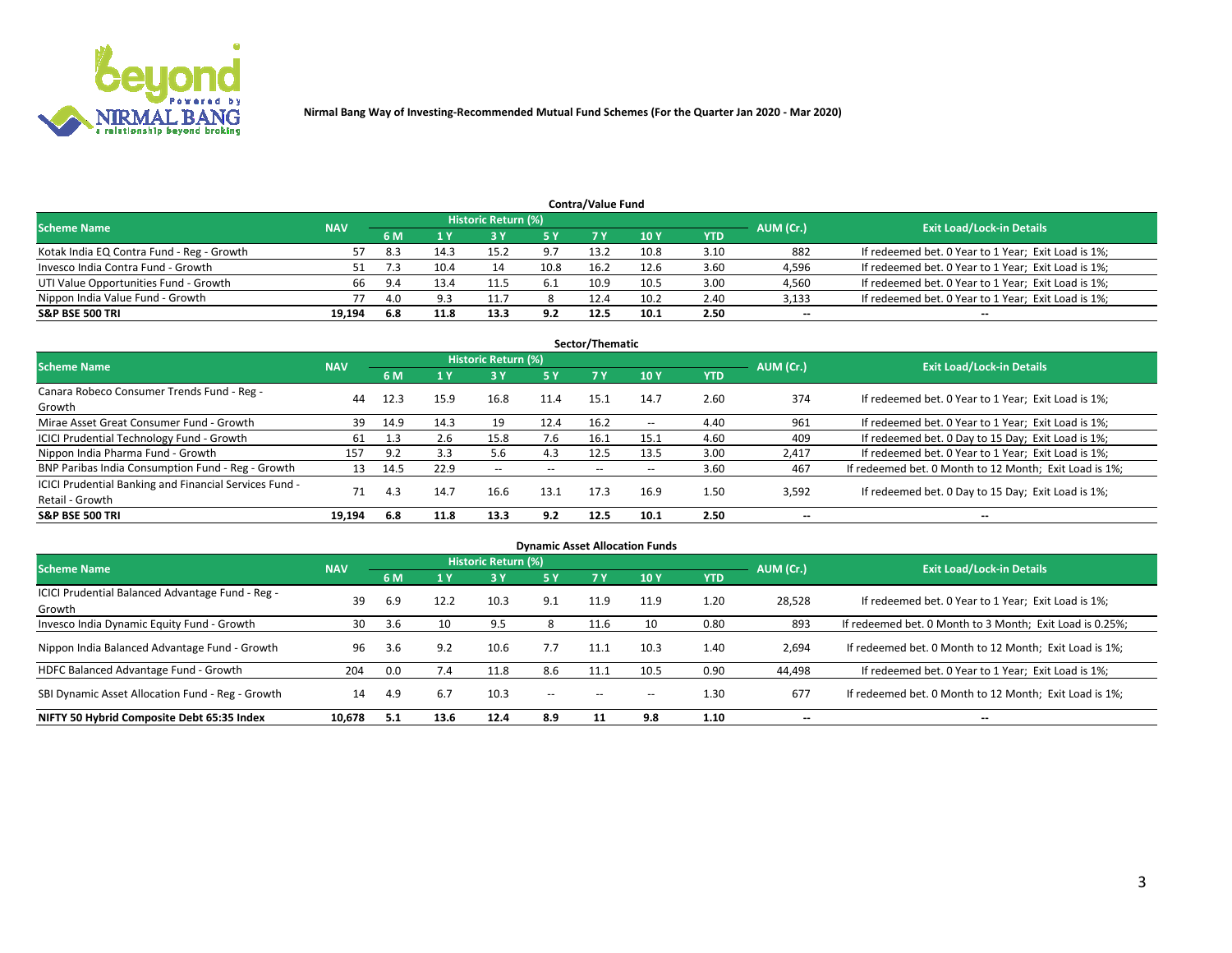

| <b>Hybrid Aggressive</b>                                                                                        |        |     |      |      |        |                          |       |                   |                          |                                                        |  |  |  |  |
|-----------------------------------------------------------------------------------------------------------------|--------|-----|------|------|--------|--------------------------|-------|-------------------|--------------------------|--------------------------------------------------------|--|--|--|--|
| <b>Historic Return (%)</b><br><b>Exit Load/Lock-in Details</b><br>AUM (Cr.)<br><b>Scheme Name</b><br><b>NAV</b> |        |     |      |      |        |                          |       |                   |                          |                                                        |  |  |  |  |
|                                                                                                                 |        | 6 M |      |      |        |                          | 10Y   | YTD               |                          |                                                        |  |  |  |  |
| ICICI Prudential Equity & Debt Fund - Growth                                                                    | 143    |     |      | 9.7  | 9.1    | 13.9                     | 13.3  | 1.80              | 23,073                   | If redeemed bet. 0 Year to 1 Year; Exit Load is 1%;    |  |  |  |  |
| Mirae Asset Hybrid - Equity Fund - Reg - Growth                                                                 | 16     |     | 13.5 | 12.6 | $\sim$ | $\overline{\phantom{a}}$ | $- -$ | 1.30 <sub>1</sub> | 3,190                    | If redeemed bet. 0 Year to 1 Year; Exit Load is 1%;    |  |  |  |  |
| SBI Equity Hybrid Fund - Growth                                                                                 | 148    |     | 16.1 |      | 9.8    | 14.4                     | 11.8  | 1.90              | 31,620                   | If redeemed bet. 0 Month to 12 Month; Exit Load is 1%; |  |  |  |  |
| Canara Robeco Equity Hybrid Fund - Growth                                                                       | 172    |     | 13.8 | 11.8 |        | 13.2                     | 12.1  | 2.30              | 2,824                    | If redeemed bet. 0 Year to 1 Year; Exit Load is 1%;    |  |  |  |  |
| NIFTY 50 Hybrid Composite Debt 65:35 Index                                                                      | 10,678 |     | 13.6 | 12.4 | 8.9    |                          | 9.8   | 1.10              | $\overline{\phantom{a}}$ | $- -$                                                  |  |  |  |  |

|                                            |            |           |                                  |     |      | <b>Arbitrage Fund</b> |      |        |                                                          |
|--------------------------------------------|------------|-----------|----------------------------------|-----|------|-----------------------|------|--------|----------------------------------------------------------|
| Scheme Name                                | <b>NAV</b> | AUM (Cr.) | <b>Exit Load/Lock-in Details</b> |     |      |                       |      |        |                                                          |
|                                            |            | 1 M       | ያ M                              | 6 M |      |                       | YTD  |        |                                                          |
| IDFC Arbitrage Fund - Reg - Growth         | 24         |           |                                  |     | 6.2  | 6.2                   | 6.50 | 11,944 | If redeemed bet. 0 Month to 1 Month; Exit Load is 0.25%; |
| Kotak Equity Arbitrage Fund - Reg - Growth | 28         | 4.8       |                                  |     | -6.1 |                       | 6.20 | 17,486 | If redeemed bet. 0 Day to 30 Day; Exit Load is 0.25%;    |
| Nippon India Arbitrage Fund - Growth       | 20         | 4.b       |                                  |     | 6.2  |                       | 6.20 | 10.528 | If redeemed bet. 0 Month to 1 Month; Exit Load is 0.25%; |

|                                          |            |                                                                             |     |                          |                          | <b>Equity Saver</b> |               |            |                          |                                                        |  |  |
|------------------------------------------|------------|-----------------------------------------------------------------------------|-----|--------------------------|--------------------------|---------------------|---------------|------------|--------------------------|--------------------------------------------------------|--|--|
| Scheme Name                              | <b>NAV</b> | <b>Historic Return (%)</b><br><b>Exit Load/Lock-in Details</b><br>AUM (Cr.) |     |                          |                          |                     |               |            |                          |                                                        |  |  |
|                                          |            | 6 M                                                                         |     |                          | 5 Y                      |                     | $\sqrt{10}$ Y | <b>YTD</b> |                          |                                                        |  |  |
| Axis Equity Saver Fund - Reg - Growth    |            | 4.9                                                                         |     | $\alpha$                 | $\sim$                   | $- -$               | $- -$         | 1.30       | 812                      | If redeemed bet. 0 Month to 12 Month; Exit Load is 1%; |  |  |
| Kotak Equity Savings Fund - Reg - Growth |            | 4 Q                                                                         |     |                          |                          | $\sim$ $\sim$       | $- -$         | 0.70       | 1,843                    | If redeemed bet. 0 Year to 1 Year; Exit Load is 1%;    |  |  |
| CRISIL Hybrid 50+50 - Moderate Index*    |            | $- -$                                                                       | $-$ | $\overline{\phantom{a}}$ | $\overline{\phantom{a}}$ | $\sim$              | --            | $\sim$     | $\overline{\phantom{a}}$ | $- -$                                                  |  |  |

| <b>Liquid Funds</b>              |            |      |     |                            |       |                                                |            |                 |                          |                                  |  |  |  |
|----------------------------------|------------|------|-----|----------------------------|-------|------------------------------------------------|------------|-----------------|--------------------------|----------------------------------|--|--|--|
| Scheme Name                      | <b>NAV</b> |      |     | <b>Historic Return (%)</b> |       |                                                | <b>YTM</b> | Avg             | AUM (Cr.)                | <b>Exit Load/Lock-in Details</b> |  |  |  |
|                                  |            | 1 W. | ว พ | 1 M                        | 3M    | 1 <sup>Y</sup>                                 |            | <b>Maturity</b> |                          |                                  |  |  |  |
| Axis Liquid Fund - Growth        | 2.168      |      |     |                            | 5.2   |                                                | 29.د       | 0.17            | 29,119                   | *Ref Footnote                    |  |  |  |
| IDFC Cash Fund - Reg - Growth    | 2.365      | 4.5  |     |                            | 4.9   |                                                | 5.09       | 0.13            | 10,312                   | *Ref Footnote                    |  |  |  |
| Kotak Liquid Fund - Reg - Growth | 3,956      | 4.b  |     | 4.9                        | ے . ب |                                                | .28        | 0.14            | 27,114                   | *Ref Footnote                    |  |  |  |
| <b>CRISIL Liquid Fund Index</b>  | $\sim$     | 5.2  |     | 5.t                        | 5.6   | $\hspace{0.1mm}-\hspace{0.1mm}-\hspace{0.1mm}$ | --         | $\sim$          | $\overline{\phantom{a}}$ | $\sim$                           |  |  |  |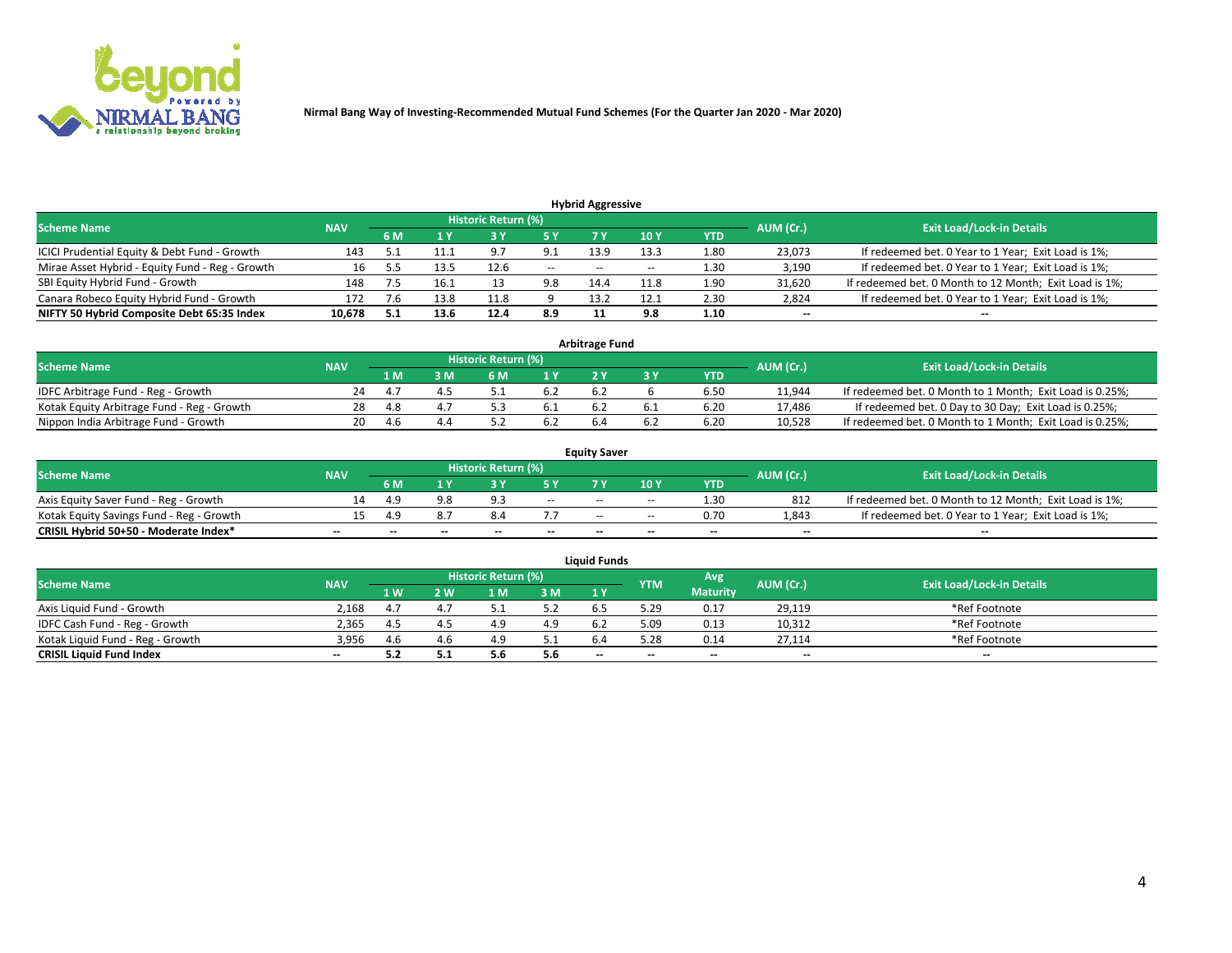

|                                               |            |     |      |                     |       | <b>Ultra Short Fund</b> |            |                 |           |                                  |
|-----------------------------------------------|------------|-----|------|---------------------|-------|-------------------------|------------|-----------------|-----------|----------------------------------|
| <b>Scheme Name</b>                            | <b>NAV</b> |     |      | Historic Return (%) |       |                         | <b>YTM</b> | Avg             | AUM (Cr.) | <b>Exit Load/Lock-in Details</b> |
|                                               |            | 1 M | 3 M  | 6 M                 | 1 Y   | 3 Y                     |            | <b>Maturity</b> |           |                                  |
| IDFC Ultra Short Term Fund - Reg - Growth     |            | 5.4 |      | 6.9                 | 7.9   | $- -$                   | 5.78       | 0.41            | 4,408     | Nil                              |
| Sundaram Ultra Short Term Fund - Reg - Growth | 10         | 4.0 |      | 5.6                 | $- -$ | --                      | 5.57       | 0.29            | 362       | Nil                              |
| L&T Ultra Short Term Fund - Growth            |            |     |      | b.                  |       |                         | 5.8        | 0.49            | 2,454     | Nil                              |
| <b>NIFTY Ultra Short Duration Debt Index</b>  | 4.008      | 5.7 | -6.1 | 6.8                 | 7.7   |                         | $\sim$     | $\sim$          | $\sim$    | $- -$                            |

| <b>Money Market Fund</b>                         |            |      |     |                     |        |     |            |                 |           |                                  |  |  |  |
|--------------------------------------------------|------------|------|-----|---------------------|--------|-----|------------|-----------------|-----------|----------------------------------|--|--|--|
| <b>Scheme Name</b>                               | <b>NAV</b> |      |     | Historic Return (%) |        |     | <b>YTM</b> | 'Avg            | AUM (Cr.) | <b>Exit Load/Lock-in Details</b> |  |  |  |
|                                                  |            | 1 M  | 3 M | 6 M                 | 1 Y    | 3Y  |            | <b>Maturity</b> |           |                                  |  |  |  |
| Aditya Birla Sun Life Money Manager Fund - Reg - | 266        |      | 5.9 | 6.8                 | 7.9    | 7.6 | 5.91       | 0.39            | 10,878    | Nil                              |  |  |  |
| Growth                                           |            |      |     |                     |        |     |            |                 |           |                                  |  |  |  |
| Franklin India Savings Fund - Growth             |            |      | 5.9 |                     | 8.3    |     | 5.75       | 0.38            | 4,724     | Nil                              |  |  |  |
| Nippon India Money Market Fund - Growth          | 2.995      | -5.4 |     | 6.9                 | 7.9    |     | 5.55       | 0.30            | 3,805     | Nil                              |  |  |  |
| <b>CRISIL Liquid Fund Index</b>                  | $- -$      | 5.6  | 5.6 | 5.9                 | $\sim$ | --  | --         | $\sim$          | $\sim$    | $\sim$                           |  |  |  |

| <b>Short Term Fund</b>                          |            |            |     |                     |     |           |            |                 |           |                                  |  |  |  |  |
|-------------------------------------------------|------------|------------|-----|---------------------|-----|-----------|------------|-----------------|-----------|----------------------------------|--|--|--|--|
| <b>Scheme Name</b>                              | <b>NAV</b> |            |     | Historic Return (%) |     |           | <b>YTM</b> | Avg             | AUM (Cr.) | <b>Exit Load/Lock-in Details</b> |  |  |  |  |
|                                                 |            | 1 M        | 3 M | 6 M                 | 1Y  | <b>3Y</b> |            | <b>Maturity</b> |           |                                  |  |  |  |  |
| Axis Short Term Fund - Growth                   |            | $\alpha$ . | 7.9 | 8.3                 | 9.7 |           | 6.65       | 2.50            | 4,404     | Nil                              |  |  |  |  |
| HDFC Short Term Debt Fund - Growth              | 22         | 9.9        | 8.6 | 8.7                 | 9.6 |           |            | 3.05            | 10,519    | Nil                              |  |  |  |  |
| IDFC Bond Fund - Short Term Plan - Reg - Growth | 41         |            |     | 8.4                 | 9.6 |           | 6.79       | 2.23            | 11,757    | Nil                              |  |  |  |  |
| Kotak Bond Short Term Fund - Reg - Growth       |            | 9.6        |     |                     | 9.4 | 6.9       | /0.16      | 2.94            | 10,602    | Nil                              |  |  |  |  |
| L&T Short Term Bond Fund - Reg - Growth         |            |            |     |                     | 9.3 |           | 6.67       | 2.24            | 4,866     | Nil                              |  |  |  |  |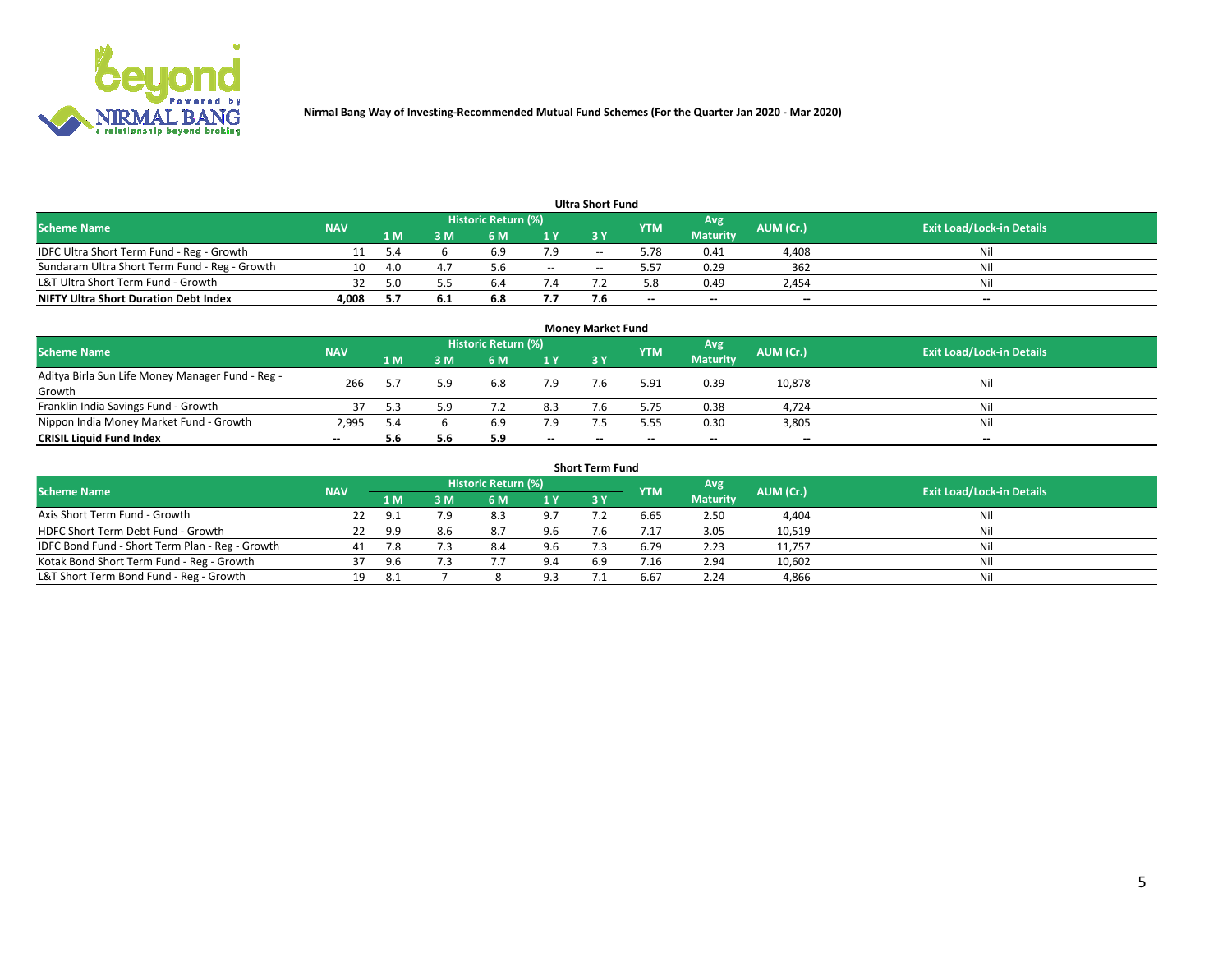

| <b>Low Duration Fund</b>                  |            |     |      |                            |     |  |            |                 |           |                                  |  |  |  |
|-------------------------------------------|------------|-----|------|----------------------------|-----|--|------------|-----------------|-----------|----------------------------------|--|--|--|
| <b>Scheme Name</b>                        | <b>NAV</b> |     |      | <b>Historic Return (%)</b> |     |  | <b>YTM</b> | Avg             | AUM (Cr.) | <b>Exit Load/Lock-in Details</b> |  |  |  |
|                                           |            | 1 M | ያ M  | 5 M                        | 1 V |  |            | <b>Maturity</b> |           |                                  |  |  |  |
| Axis Treasury Advantage Fund - Growth     | 2.226      |     |      |                            | 8.6 |  |            | 0.90            | 3,949     | Nil                              |  |  |  |
| Canara Robeco Savings Fund - Reg - Growth |            |     | г. α | b.8                        | 7.9 |  | 5.98       | 0.90            | 1,112     | Nil                              |  |  |  |
| IDFC Low Duration Fund - Reg - Growth     |            | . ರ |      |                            | 8.3 |  | 5.88       | 0.79            | 5,323     | Nil                              |  |  |  |

| <b>Banking &amp; PSU Bond Funds</b>            |            |         |     |                            |      |           |            |                 |           |                                  |  |  |  |
|------------------------------------------------|------------|---------|-----|----------------------------|------|-----------|------------|-----------------|-----------|----------------------------------|--|--|--|
| <b>Scheme Name</b>                             | <b>NAV</b> |         |     | <b>Historic Return (%)</b> |      |           | <b>YTM</b> | Avg             | AUM (Cr.) | <b>Exit Load/Lock-in Details</b> |  |  |  |
|                                                |            | 1 M     | sм  | 6 M                        | 71 Y | <b>3Y</b> |            | <b>Maturity</b> |           |                                  |  |  |  |
| HDFC Banking and PSU Debt Fund - Reg - Growth  |            | - Q - T | 8.b | 8.8                        | 10.1 |           | 7.24       | 3.05            | 4,848     | Ni                               |  |  |  |
| Kotak Banking and PSU Debt Fund - Reg - Growth | 46         |         |     |                            | 10.9 |           | 7.09       | 3.81            | 4,204     | Ni                               |  |  |  |
| IDFC Banking & PSU Debt Fund - Reg - Growth    |            | .പെ     |     |                            | 11.1 |           | 6.95       | 3.14            | 12.627    | Ni                               |  |  |  |

| <b>Corporate Bond Funds</b>                         |            |      |      |                     |      |     |            |                 |           |                                                         |  |  |  |  |
|-----------------------------------------------------|------------|------|------|---------------------|------|-----|------------|-----------------|-----------|---------------------------------------------------------|--|--|--|--|
| <b>Scheme Name</b>                                  | <b>NAV</b> |      |      | Historic Return (%) |      |     | <b>YTM</b> | Avg             | AUM (Cr.) | <b>Exit Load/Lock-in Details</b>                        |  |  |  |  |
|                                                     |            | 1 M  | I M  | 6 M                 | 1 Y  | 3 Y |            | <b>Maturity</b> |           |                                                         |  |  |  |  |
| ICICI Prudential Corporate Bond Fund - Reg - Growth |            | 10.3 | 8.3  | 8.3                 | 9.8  |     | 6.96       | 2.40            | 11,339    | Nil                                                     |  |  |  |  |
| L&T Triple Ace Bond Fund - Reg - Growth             |            | 17.8 | 10.1 |                     | 12.8 | 6.3 | 7.58       | 8.28            | 2,298     | If redeemed bet. 0 Month to 3 Month; Exit Load is 0.5%; |  |  |  |  |
| Kotak Corporate Bond Fund - Std - Growth            | 2.652      |      |      | 8.4                 | 9.5  |     | 6.82       | 1.72            | 4,418     | Nil                                                     |  |  |  |  |

|                                            |            |      |      |                     |      | <b>Credit Risk Fund</b> |            |                 |           |                                                           |
|--------------------------------------------|------------|------|------|---------------------|------|-------------------------|------------|-----------------|-----------|-----------------------------------------------------------|
| <b>Scheme Name</b>                         | <b>NAV</b> |      |      | Historic Return (%) |      |                         | <b>YTM</b> | Avg             | AUM (Cr.) | <b>Exit Load/Lock-in Details</b>                          |
|                                            |            | 1 M  | : M  | 6 M                 | '1 Y | 3 Y                     |            | <b>Maturity</b> |           |                                                           |
| ICICI Prudential Credit Risk Fund - Growth |            | 9.9  | 10.9 | 9.7                 | 9.5  |                         | 9.44       | 2.28            | 12,126    | If redeemed bet. 0 Year to 1 Year; Exit Load is 1%;       |
| Kotak Credit Risk Fund - Reg - Growth      |            | 10.6 |      | 9 J                 | 8.9  |                         | 8.94       | 2.70            | 5,043     | If redeemed bet. 0 Year to 1 Year; Exit Load is 1%;       |
|                                            |            |      |      |                     |      |                         |            |                 |           | If redeemed bet. 0 Month to 12 Month; Exit Load is 3%; If |
| SBI Credit Risk Fund - Growth              |            | 10.8 |      |                     |      |                         | 8.69       | 2.49            | 5,076     | redeemed bet. 12 Month to 24 Month; Exit Load is 1.5%; If |
|                                            |            |      |      |                     |      |                         |            |                 |           | redeemed bet. 24 Month to 36 Month; Exit Load is 0.75%;   |